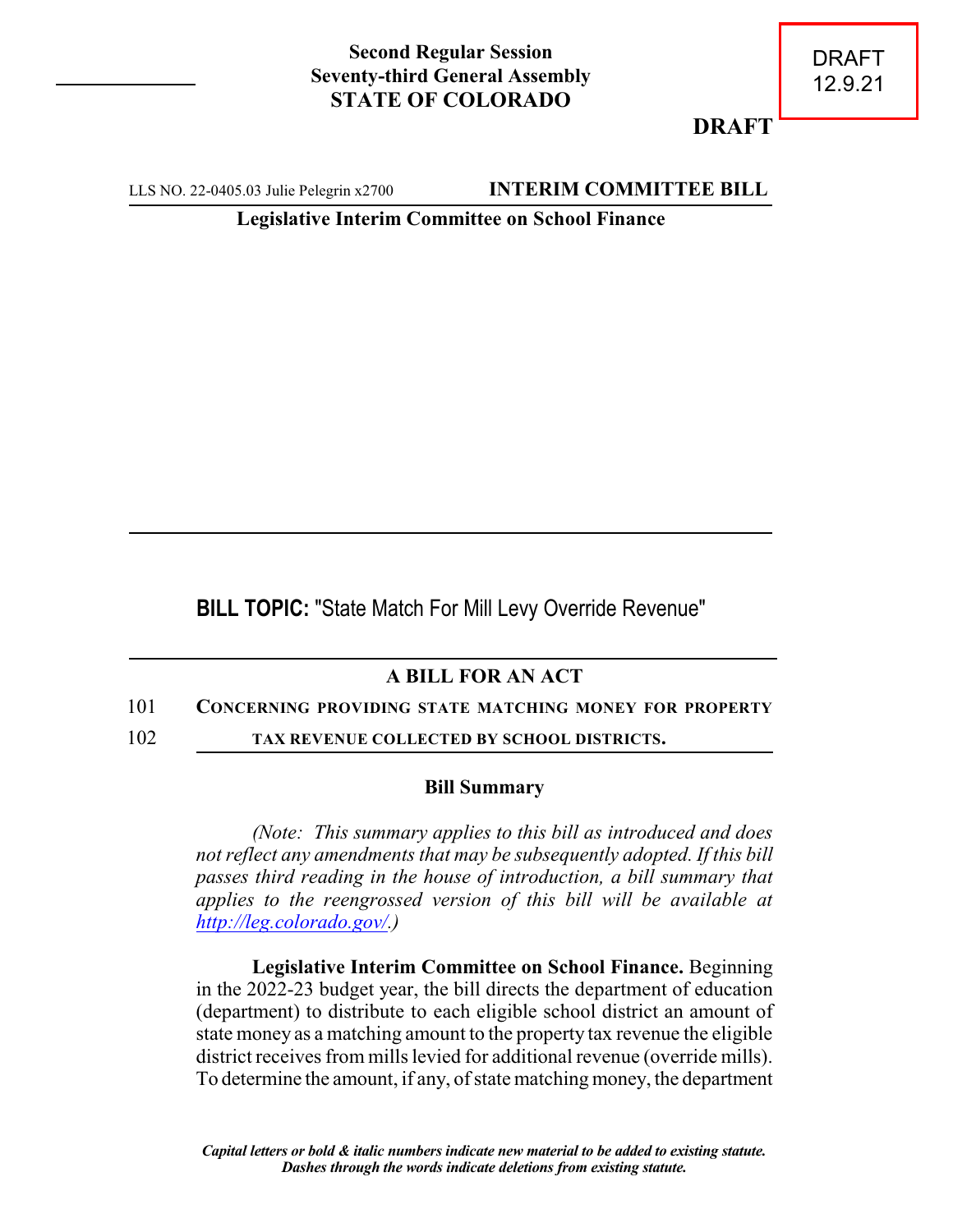must calculate for each district:

- The district's maximum number of override mills; and
- The number of override mills the district may be expected to levy toward the district's maximum number of override mills (override mill capacity), based on the district's median household income.

If a district's override mill capacity is less than the maximum number of override mills, the district is eligible to receive matching state money. The department must calculate each eligible district's mill levy match amount as provided in the bill. The department must distribute the mill levy match amounts from the mill levy override match fund created in the bill.

| $\mathbf{1}$   | Be it enacted by the General Assembly of the State of Colorado:         |
|----------------|-------------------------------------------------------------------------|
| $\overline{2}$ | <b>SECTION 1.</b> In Colorado Revised Statutes, add 22-54-107.9 as      |
| 3              | follows:                                                                |
| $\overline{4}$ | 22-54-107.9. Override mill levy match - calculation -                   |
| 5              | distribution - fund created - definitions. (1) As USED IN THIS SECTION, |
| 6              | UNLESS THE CONTEXT OTHERWISE REQUIRES:                                  |
| 7              | (a) "APPLICABLE BUDGET YEAR" MEANS THE BUDGET YEAR IN                   |
| 8              | WHICH THE DEPARTMENT DISTRIBUTES MONEY PURSUANT TO THIS SECTION         |
| 9              | TO A DISTRICT.                                                          |
| 10             | (b) "APPLICABLE PROPERTY TAX YEAR" MEANS THE PROPERTY TAX               |
| 11             | YEAR THAT ENDS DURING THE APPLICABLE BUDGET YEAR.                       |
| 12             | (c) "DEPARTMENT" MEANS THE DEPARTMENT OF EDUCATION                      |
| 13             | CREATED PURSUANT TO SECTION 24-1-115.                                   |
| 14             | (d) "ELIGIBLE DISTRICT" MEANS A DISTRICT FOR WHICH THE                  |
| 15             | OVERRIDE MILL CAPACITY IS LESS THAN THE MAXIMUM NUMBER OF               |
| 16             | OVERRIDE MILLS CALCULATED FOR THE DISTRICT.                             |
| 17             | (e) "MAXIMUM NUMBER OF OVERRIDE MILLS" IS THE NUMBER OF                 |
| 18             | OVERRIDE MILLS CALCULATED FOR A DISTRICT PURSUANT TO SUBSECTION         |
| 19             | (3) OF THIS SECTION.                                                    |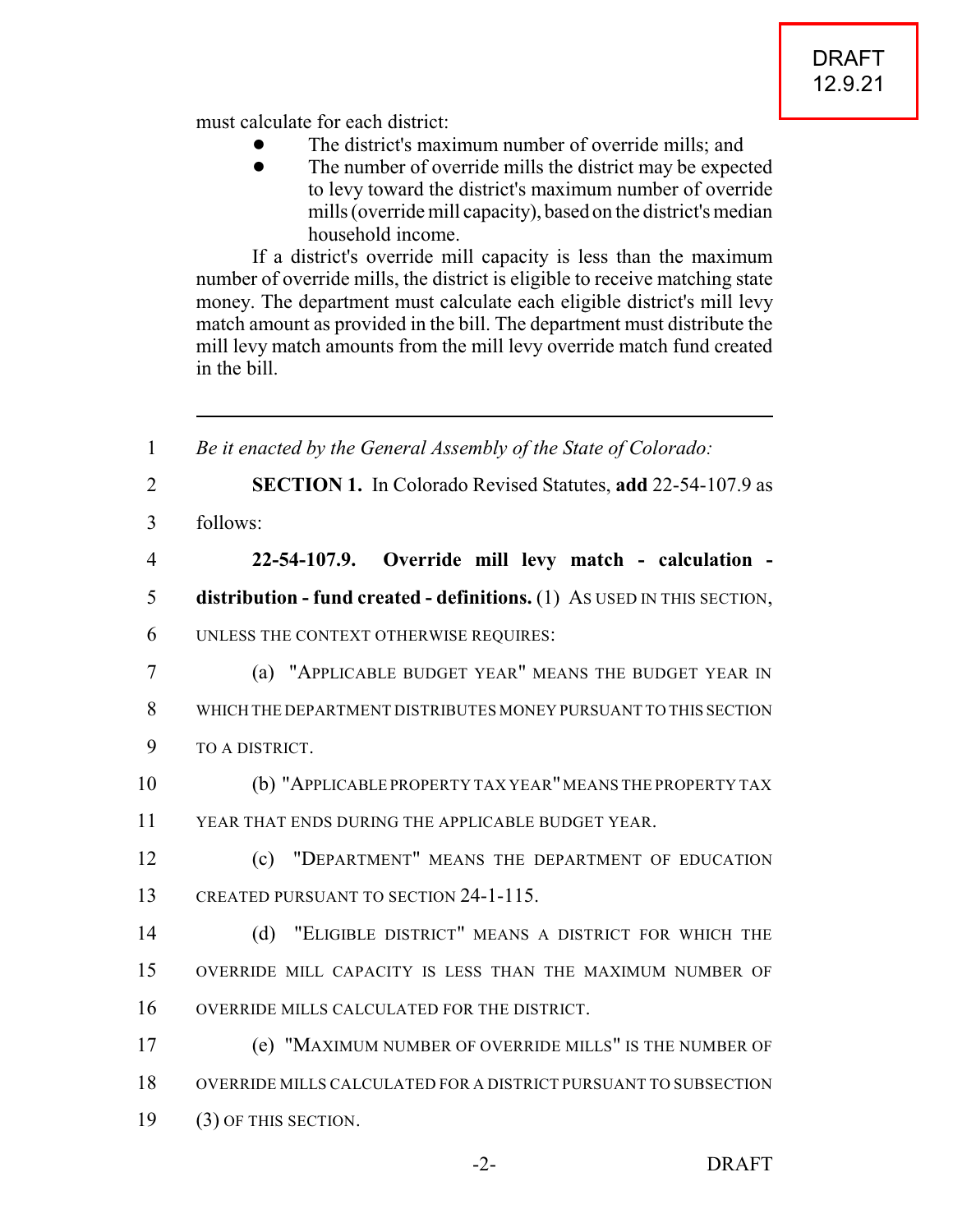(f) "OVERRIDE MILL CAPACITY" MEANS THE NUMBER OF OVERRIDE 2 MILLS CALCULATED PURSUANT TO SUBSECTION (4) OF THIS SECTION THAT A DISTRICT MAY BE EXPECTED TO LEVY TOWARD THE DISTRICT'S MAXIMUM NUMBER OF OVERRIDE MILLS.

 (g) "OVERRIDE MILLS" MEANS PROPERTY TAX MILLS THAT A DISTRICT LEVIES PURSUANT TO SECTION 22-54-108.

 (h) "TOTAL PROGRAM" MEANS THE AMOUNT OF TOTAL PROGRAM FUNDING FOR A DISTRICT CALCULATED PURSUANT TO SECTION 22-54-104 (2) BEFORE APPLICATION OF THE BUDGET STABILIZATION FACTOR.

 (2) (a) BEGINNING IN THE 2022-23 BUDGET YEAR AND FOR EACH BUDGET YEAR THEREAFTER, THE DEPARTMENT SHALL ANNUALLY DISTRIBUTE TO EACH ELIGIBLE DISTRICT AN OVERRIDE MILL MATCH AMOUNT CALCULATED AS PROVIDED IN THIS SECTION. THE DEPARTMENT SHALL DISTRIBUTE THE OVERRIDE MILL MATCH AMOUNT FROM MONEY ANNUALLY APPROPRIATED TO THE MILL LEVY OVERRIDE MATCH FUND CREATED IN SUBSECTION (6) OF THIS SECTION. IN A BUDGET YEAR IN WHICH THE GENERAL ASSEMBLY DOES NOT APPROPRIATE A SUFFICIENT AMOUNT TO FULLY FUND THE DISTRIBUTIONS CALCULATED PURSUANT TO THIS SECTION, THE DEPARTMENT SHALL REDUCE THE AMOUNT OF EACH ELIGIBLE DISTRICT'S DISTRIBUTION BY THE SAME PERCENTAGE THAT THE DEFICIT BEARS TO THE AMOUNT REQUIRED TO FULLY FUND THE 22 DISTRIBUTIONS CALCULATED PURSUANT TO THIS SECTION.

23 (b) THE OVERRIDE MILL MATCH AMOUNT THAT AN ELIGIBLE DISTRICT RECEIVES PURSUANT TO THIS SECTION IS DEEMED TO BE ADDITIONAL MILL LEVY REVENUE THAT IS SUBJECT TO DISTRIBUTION TO THE CHARTER SCHOOLS OF THE DISTRICT IN THE SAME MANNER THAT THE DISTRICT DISTRIBUTES OTHER ADDITIONAL MILL LEVY REVENUE THAT IT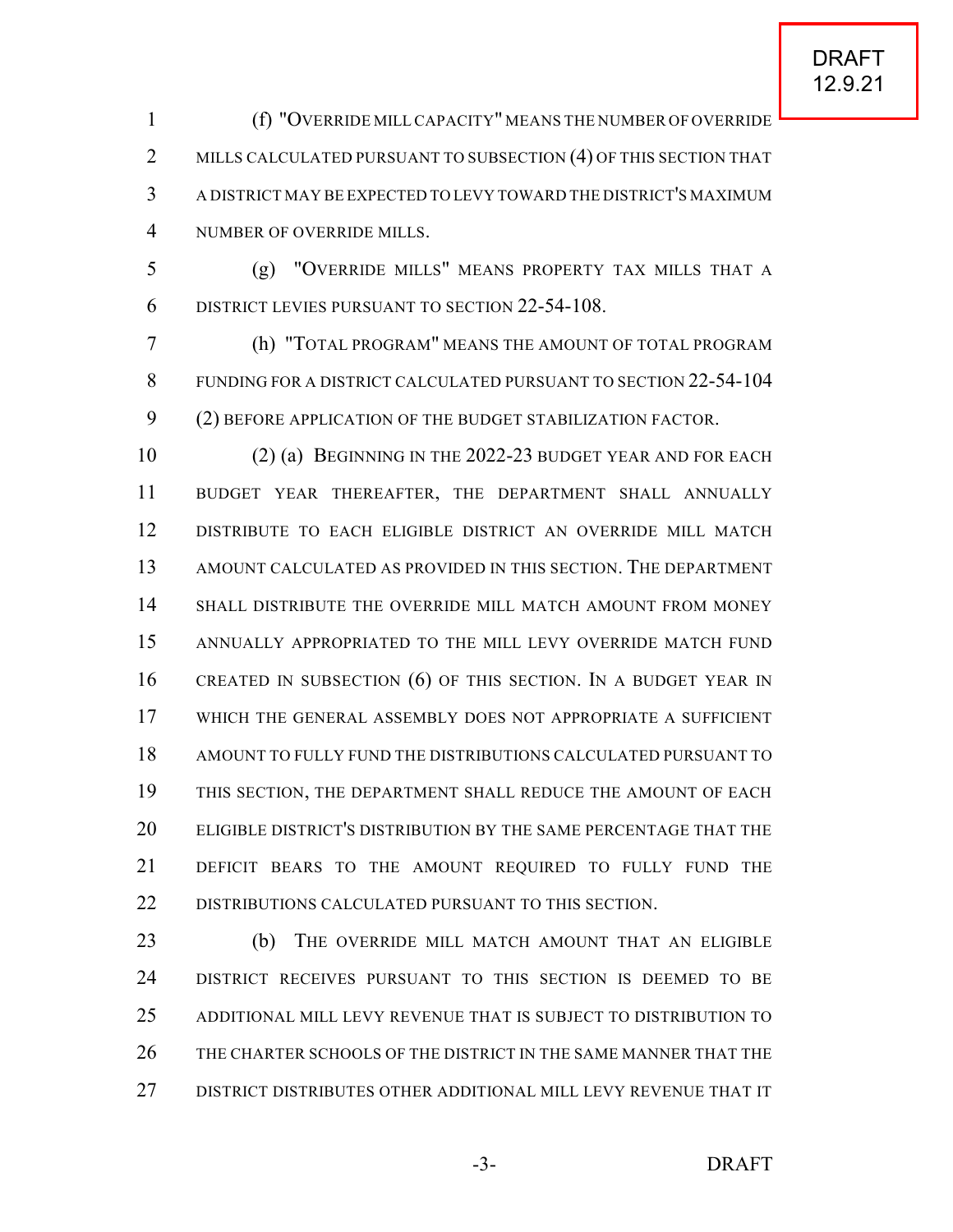COLLECTS TO THE CHARTER SCHOOLS OF THE DISTRICT PURSUANT TO 2 SECTION 22-32-108.5.

 (3) (a) FOR THE 2022-23 BUDGET YEAR AND FOR EACH BUDGET YEAR THEREAFTER,THE DEPARTMENT SHALL ANNUALLY DETERMINE EACH DISTRICT'S MAXIMUM NUMBER OF OVERRIDE MILLS, WHICH IS EQUAL TO THE NUMBER OF MILLS THAT THE DISTRICT MAY LEVY FOR THE APPLICABLE PROPERTY TAX YEAR TO GENERATE PROPERTY TAX REVENUE EQUAL TO TWENTY-FIVE PERCENT OR THIRTY PERCENT, WHICHEVER IS APPLICABLE 9 PURSUANT TO SECTION 22-54-108  $(3)(b)(III)$  AND  $(3)(b)(IV)$ , OF THE DISTRICT'S:

 (I) TOTAL PROGRAM FOR THE APPLICABLE BUDGET YEAR, IF TEN PERCENT OR LESS OF THE DISTRICT'S FUNDED PUPIL COUNT FOR THE APPLICABLE BUDGET YEAR IS ATTRIBUTABLE TO THE DISTRICT'S ONLINE PUPIL ENROLLMENT; OR

 (II) ADJUSTED TOTAL PROGRAM FOR THE APPLICABLE BUDGET YEAR CALCULATED PURSUANT TO SUBSECTION (3)(b) OF THIS SECTION, IF MORE THAN TEN PERCENT OF THE DISTRICT'S FUNDED PUPIL COUNT FOR THE APPLICABLE BUDGET YEAR IS ATTRIBUTABLE TO THE DISTRICT'S ONLINE PUPIL ENROLLMENT.

 (b) IF MORE THAN TEN PERCENT OF A DISTRICT'S FUNDED PUPIL COUNT FOR THE APPLICABLE BUDGET YEAR IS ATTRIBUTABLE TO THE DISTRICT'S ONLINE PUPIL ENROLLMENT, THE DEPARTMENT SHALL CALCULATE THE DISTRICT'S ADJUSTED TOTAL PROGRAM AS FOLLOWS:

24 (I) THE DEPARTMENT SHALL REDUCE THE DISTRICT'S ONLINE PUPIL ENROLLMENT IN ACCORDANCE WITH THE FOLLOWING FORMULA: 26 DISTRICT ONLINE PUPIL ENROLLMENT - (((DISTRICT FUNDED PUPIL

27 COUNT - DISTRICT ONLINE PUPIL ENROLLMENT $) \div .9$   $X .1$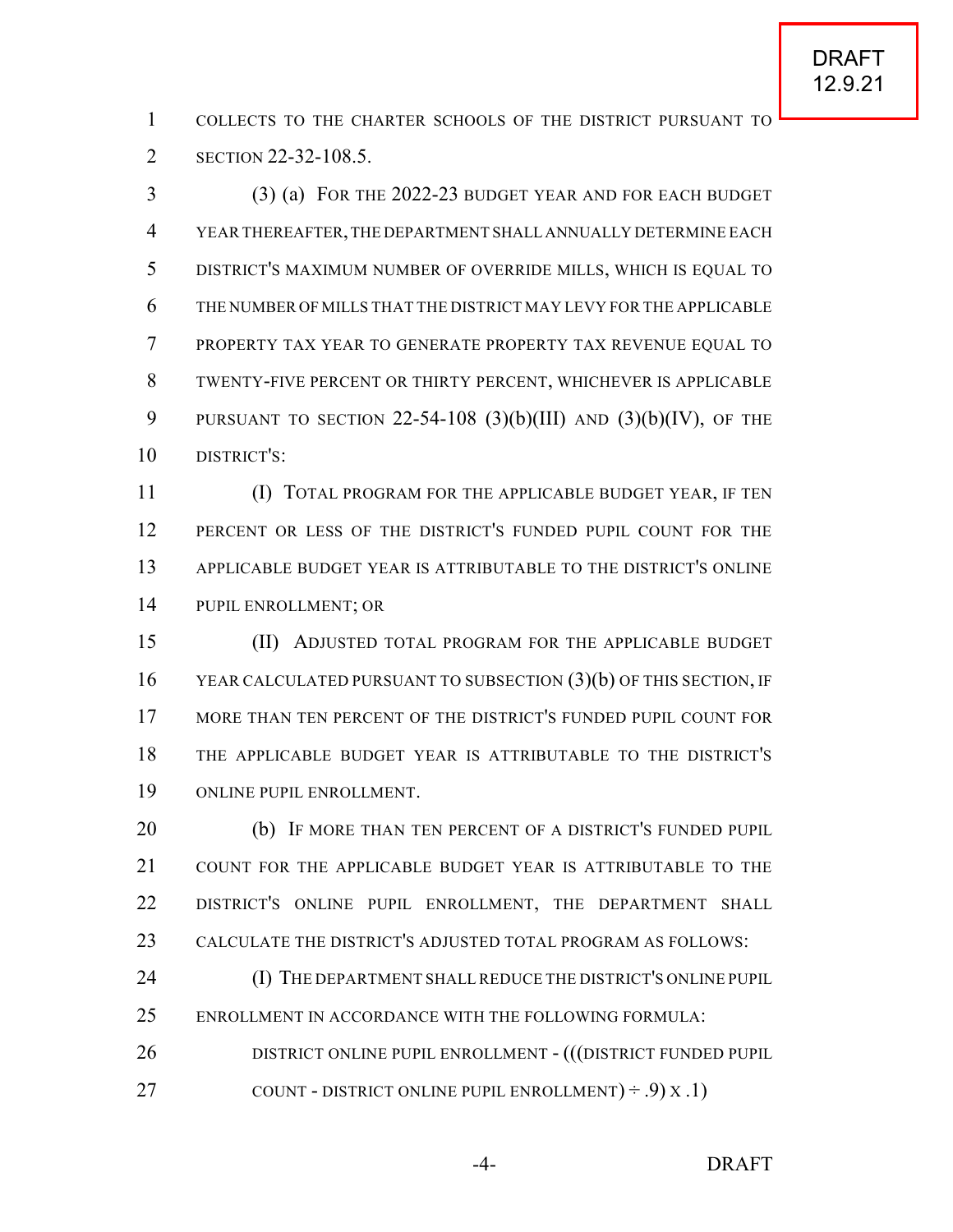(II) THE DEPARTMENT SHALL SUBTRACT FROM THE DISTRICT'S TOTAL PROGRAM FOR THE APPLICABLE BUDGET YEAR AN AMOUNT EQUAL TO THE DISTRICT'S REDUCED ONLINE PUPIL ENROLLMENT, CALCULATED 4 PURSUANT TO SUBSECTION  $(3)(b)(I)$  OF THIS SECTION, MULTIPLIED BY THE PER PUPIL ONLINE FUNDING AMOUNT FOR THE APPLICABLE BUDGET YEAR AS DESCRIBED IN SECTION 22-54-104 (4.5)(c)(II), BEFORE APPLICATION OF THE BUDGET STABILIZATION FACTOR.

 (4) (a) FOR THE 2022-23 BUDGET YEAR AND EVERY FIVE YEARS THEREAFTER, THE DEPARTMENT SHALL DETERMINE THE FIVE-YEAR AVERAGE MEDIAN HOUSEHOLD INCOME FOR EACH DISTRICT IN THE STATE, REFERRED TO IN THIS SECTION AS THE "AVERAGE MEDIAN INCOME", BY AVERAGING THE MEDIAN HOUSEHOLD INCOME FOR EACH DISTRICT AS DETERMINED BY THE UNITED STATES CENSUS BUREAU'S AMERICAN COMMUNITY SURVEY FOR THE PRECEDING FIVE CALENDAR YEARS. THE DEPARTMENT SHALL DETERMINE THE AMOUNT OF THE DIFFERENCE BETWEEN THE HIGHEST AVERAGE MEDIAN INCOME AND LOWEST AVERAGE MEDIAN INCOME AMONG ALL DISTRICTS IN THE STATE, REFERRED TO IN THIS SECTION AS THE "MEDIAN INCOME GAP".

 (b) FOR THE 2022-23 BUDGET YEAR AND EVERY FIVE BUDGET YEARS THEREAFTER, USING THE AVERAGE MEDIAN INCOME FOR EACH DISTRICT, THE DEPARTMENT SHALL DETERMINE FOR EACH DISTRICT THE 22 DISTRICT'S OVERRIDE MILL CAPACITY, WHICH IS THE NUMBER OF OVERRIDE MILLS THE DISTRICT MAY BE EXPECTED TO LEVY TOWARD THE DISTRICT'S MAXIMUM NUMBER OF OVERRIDE MILLS, USING THE FOLLOWING FORMULA: (((DISTRICT AVERAGE MEDIAN INCOME - LOWEST DISTRICT 26 AVERAGE MEDIAN INCOME)  $\div$  MEDIAN INCOME GAP)  $\times$  20) + 15 (5) FOR THE 2022-23 BUDGET YEAR AND EACH BUDGET YEAR